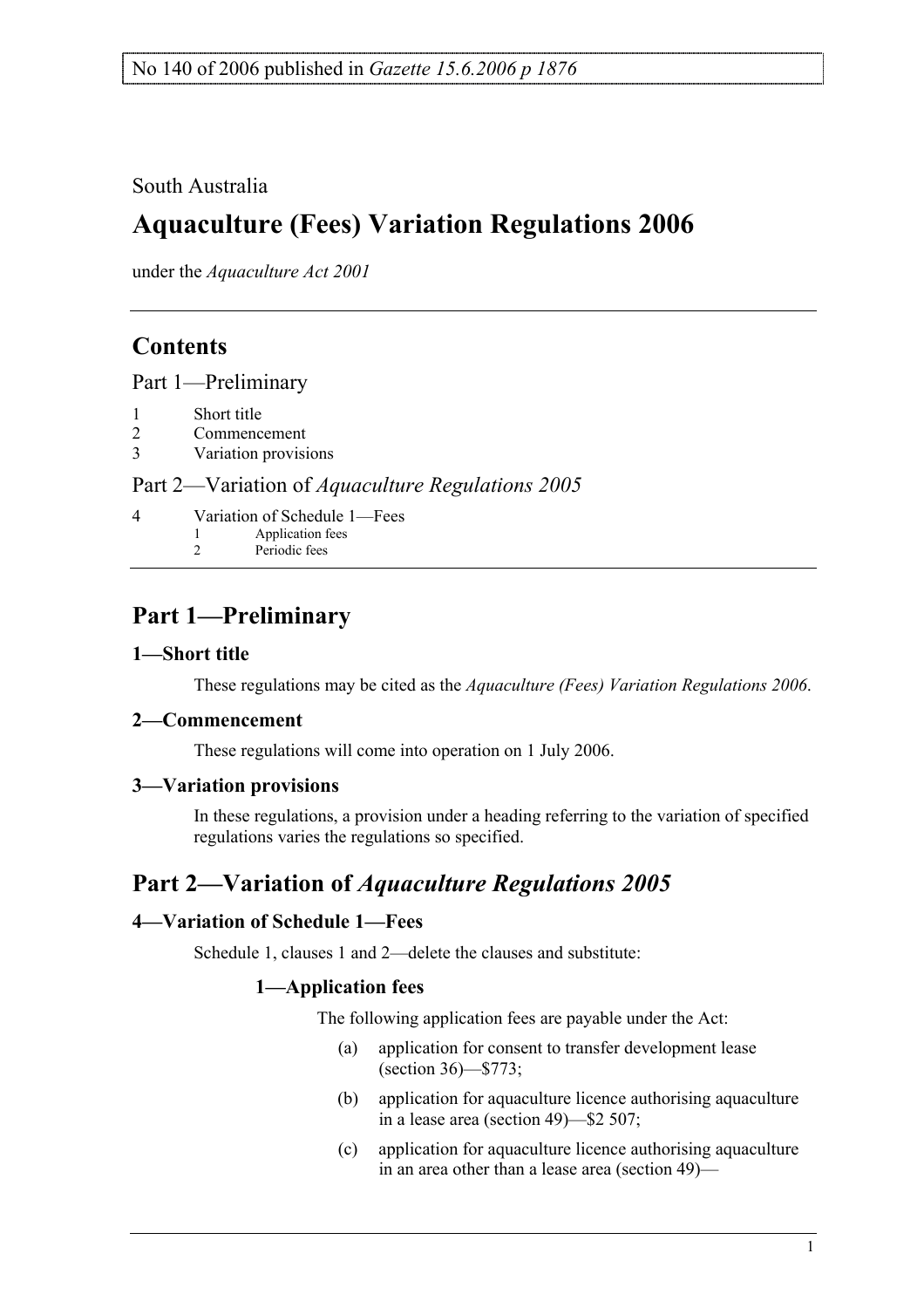- (i) for an aquaculture licence classified by the Minister (by virtue of the low level of intensity of farming to be carried on under the licence) as a class A licence—\$711:
- (ii) for an aquaculture licence classified by the Minister (by virtue of the medium level of intensity of farming to be carried on under the licence) as a class B licence—\$1 137;
- (iii) for an aquaculture licence classified by the Minister (by virtue of the high level of intensity of farming to be carried on under the licence) as a class C licence—\$2 159;
- (d) application to vary conditions of aquaculture licence authorising aquaculture in a lease area (section 52)—
	- (i) if the variation relates only to the farming system authorised to be used under the licence—\$1 287;
	- (ii) if the variation relates only to the species of aquatic organisms authorised to be farmed under the licence—\$1 578;
	- (iii) if the variation relates to both the farming system authorised to be used and the species authorised to be farmed under the licence—\$2 097;
	- (iv) in any other case—\$353;
- (e) application to vary conditions of aquaculture licence authorising aquaculture in an area other than a lease area (section 52)—\$234;
- (f) application for renewal of aquaculture licence (section 53) no fee;
- (g) application for consent to transfer aquaculture licence (section 55)—
	- (i) in the case of a corresponding licence—\$893;
	- (ii) in any other case—\$234;
- (h) application for division of lease area into separate lease areas (regulation 28A)—\$773;
- (i) application for division of licence area into separate licence areas (regulation 28B)—\$773.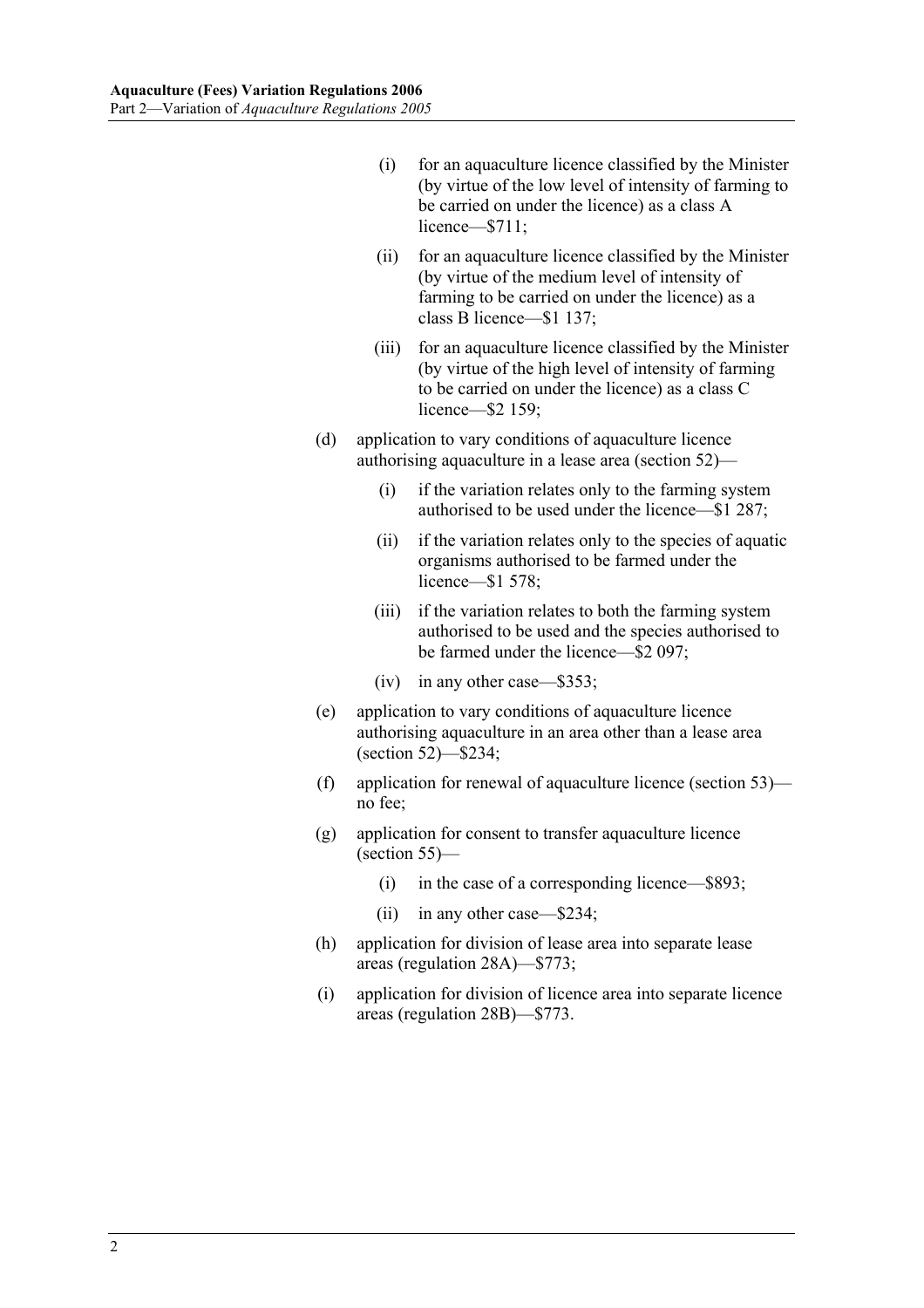#### **2—Periodic fees**

- (1) A licensee authorised under the licence to carry on aquaculture in a lease area must, before the payment date fixed by the Minister for the financial year by written notice given to the licensee, pay to the Minister, in respect of each financial year, a fee of the following amount:
	- (a) for a licence to farm tuna—the amount obtained by multiplying \$67.50 by the number of hectares in the licence area;
	- (b) for a licence to farm finfish other than tuna—the amount obtained by multiplying \$171 by the number of hectares in the licence area;
	- (c) for a licence to farm abalone in a subtidal area—the amount obtained by multiplying \$156 by the number of hectares in the licence area;
	- (d) for a licence to farm molluscs other than abalone in a subtidal area—the amount obtained by multiplying \$228 by the number of hectares in the licence area;
	- (e) for a licence to farm molluscs (including abalone) in an intertidal area—the amount obtained by multiplying \$327 by the number of hectares in the licence area;
	- (f) for a licence to farm algae—the amount obtained by multiplying \$41.50 by the number of hectares in the licence area;
	- (g) for a licence authorising the storage of sea cages—the amount obtained by multiplying \$41.50 by the number of hectares in the licence area.
- (2) If 2 or more licences are held in respect of the same area—
	- (a) the licensee is only liable for 1 fee under subclause (1); and
	- (b) the fee payable is the higher or highest of the fees that would be payable under subclause (1) but for this subclause.
- (3) A licensee authorised under the licence to carry on aquaculture in an area other than a lease area must, before the payment date fixed by the Minister for the financial year by written notice given to the licensee, pay to the Minister, in respect of each financial year, a fee of the following amount:
	- (a) for an aquaculture licence classified by the Minister (by virtue of the low level of intensity of farming to be carried on under the licence) as a class A licence—\$130;
	- (b) for an aquaculture licence classified by the Minister (by virtue of the medium level of intensity of farming to be carried on under the licence) as a class B licence—